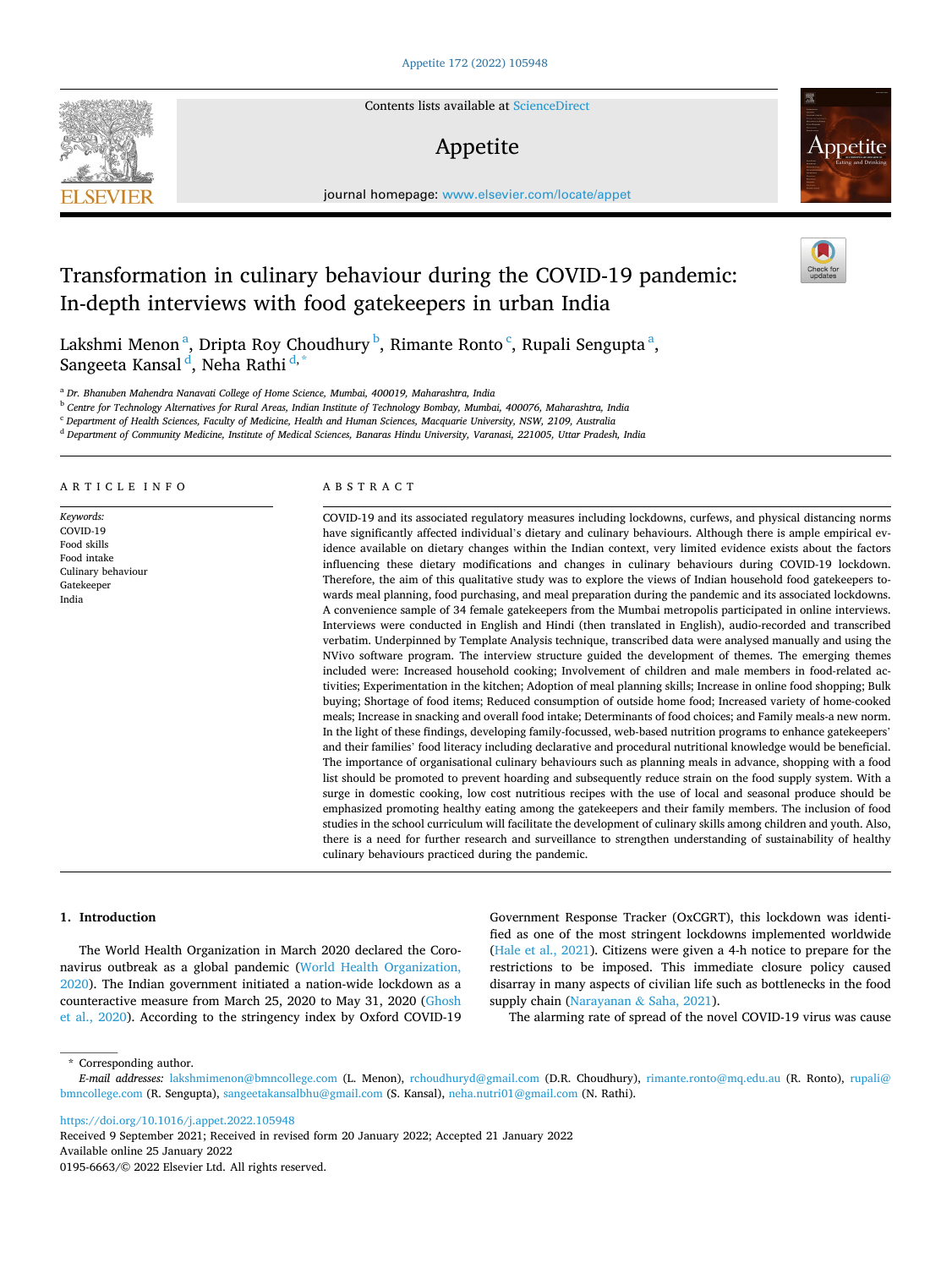for unprecedented changes in food availability and pandemic restrictions which resulted in an overall shift in food behaviors ([Snuggs](#page-9-0) & [McGregor, 2021\)](#page-9-0). This led to Indian families hoarding food by identifying stores and points of purchase to stock up on food supplies considered as staples and essentials [\(Bandyopadhyaya](#page-8-0) & Bandyo[padhyaya, 2021](#page-8-0)). Services of online food and grocery applications and local grocery stores were sought due to imposed social distancing norms and restrictions on physical movement ([Bandyopadhyaya](#page-8-0) & Bandyo[padhyaya, 2021](#page-8-0)).

Food skills such as meal planning and cooking have an impact on dietary practices [\(Murphy et al., 2021\)](#page-9-0). The practice of home cooking has been ever changing in India witnessing a greater use of dine out and food ordering mobile applications (Roy & [Zain, 2018](#page-9-0)). During the lockdown, Indians [\(Basu et al., 2020](#page-8-0)) like other population groups [\(Ben](#page-8-0)  [Hassen et al., 2020;](#page-8-0) [De Backer et al., 2020;](#page-8-0) [Murphy et al., 2021;](#page-9-0) [Ronto](#page-9-0)  [et al., 2021](#page-9-0)) had developed a renewed outlook towards home cooking with available ingredients to suit the needs of all members in a family. Interestingly, food choice motivations over lockdown were identified amongst families in UK indicating family involvement as one of the key motivators in meal preparation during the lockdown [\(Snuggs](#page-9-0)  $\&$ [McGregor, 2021\)](#page-9-0). Increased time spent at home due to flexible 'work from home' opportunities and high rates of unemployment have contributed to gravitating towards home cooking as cited in our recently published Australian study [\(Ronto et al., 2021](#page-9-0)). However, whether these reasons for increased household cooking are also applicable in the Indian context needs to be verified.

### *1.1. COVID-19 pandemic and diet in India*

Several online surveys have been conducted in India to collect quantitative data on dietary intakes during the COVID-19 lockdown ([Basu et al., 2020;](#page-8-0) [Paul et al., 2020; Rawat et al., 2021](#page-9-0)). These surveys have been able to provide some insights to changes in diets of the Indian population ([Basu et al., 2020](#page-8-0); [Paul et al., 2020](#page-9-0); [Rawat et al., 2021\)](#page-9-0). For example, it was found that overall food consumption increased [\(Rawat](#page-9-0)  [et al., 2021](#page-9-0)), with enhanced preference for fresh produce like fruits and vegetables to boost immunity [\(Paul et al., 2020\)](#page-9-0) as well increased consumption of sugar and fat [\(Rawat et al., 2021\)](#page-9-0). This overeating was coupled with reduced physical activity resulting in weight gain [\(Rawat](#page-9-0)  [et al., 2021\)](#page-9-0). These lifestyle changes have been linked with stress and psychosocial factors (Arora & [Grey, 2020](#page-8-0)). Paul and colleagues further reported an increased intake of herbal tonics and vitamin supplements in their participants whereas few of their participants became vegans during confinement ([Paul et al., 2020](#page-9-0)). Likewise, Basu and coworkers also reported a rampant use of ginger and garlic as well as multivitamins as immunity boosters by their surveyed participants [\(Basu et al., 2020](#page-8-0)).

Although there is ample empirical evidence available on dietary changes within the Indian context, very limited evidence exists about the factors influencing these dietary modifications and changes in culinary behaviours (e.g. meal preparation, meal planning, family meals, and grocery shopping). Therefore, the current study aims to gain an indepth understanding of culinary behaviours of food gatekeepers in Indian households in Mumbai city during this unprecedented crisis. The views of household food gatekeepers are integral to this study as they have the biggest influence on the food behaviours of their family members that are related to food preparation, health, and food acquisition [\(Burton et al., 2017](#page-8-0); [Reid et al., 2009](#page-9-0)). In India, women have culturally served as nutritional gatekeepers at the household level ([Rathi](#page-9-0)  [et al., 2017](#page-9-0), [2020](#page-9-0)). In addition, this exploratory study aimed to identify food preparation behaviours that could be adopted among Indian families for healthier food consumption (e.g. greater intake of nutrient dense, low energy density foods; reduced intake of energy dense, nutrient poor foods) post COVID-19 and prepare for future disruptions.

## **2. Methods**

## *2.1. Study design*

The present study implemented a qualitative research design [\(San](#page-9-0)[delowski, 2000\)](#page-9-0) which was informed by the social constructivism paradigm [\(Creswell, 2014](#page-8-0)). Through this interpretative paradigm, the investigators aim to capture useful insights from participants' experiences and interactions with the members of the society [\(Creswell, 2014](#page-8-0)). The use of social constructivism framework in the current context proved valuable as it allowed the researchers to investigate the household food gatekeepers' experiences regarding meal preparation, food shopping, and meal planning during COVID-19 and its associated lockdowns in India. The research methodology described here has already been used previously in an Australian context with similar research objectives and study design ([Ronto et al., 2021\)](#page-9-0). The SMES's (Seva Mandal Education Society's) Institutional Ethics Committee approved the research protocol for this project in February 2021 (SMES/IEC/125).

# *2.2. Sample and recruitment*

Indian household food gatekeepers were selected as informants for this study as they are primarily responsible for food-related activities including cooking, grocery shopping, meal planning in their respective households [\(Burton et al., 2017;](#page-8-0) [Wijayaratne et al., 2018](#page-9-0)). Convenience sampling was used to recruit gatekeepers from Mumbai, India through professional links. None of the interviewees shared any kind of personal associations with the authors. Mumbai is a cosmopolitan city and therefore the study sample was expected to be representative of urban India rather than one particular state or region. Food gatekeepers were approached to participate in the study over the phone where the researchers provided a detailed description of the intended study. A recruitment pack including a Plain Language Statement and a Consent Form was sent to all the interested participants via email. Upon receipt of signed consent forms over email, the participants were asked to share their preferred time and day for the online interview with the researchers (LM & NR).

## *2.3. Data collection*

Online, in-depth interviews were used to collect data on culinary behaviours between March and June 2021. Two interviewers (LM & NR – Fluent in both English and Hindi) facilitated the online discussion either in English or Hindi using Zoom. Prior to the commencement of the interviews, the gatekeepers were verbally informed that the conversation would be audio recorded and they were ensured of their right to confidentiality [\(King, 2004a\)](#page-9-0). They were further notified that their participation was voluntary, and they could withdraw from the interview any time [\(King, 2004a](#page-9-0)). Data analysis was carried out simultaneously with the data collection which assisted the researchers in determining data saturation ([Patton, 1990\)](#page-9-0). Data saturation was reached at 30th interview as no new themes were reported. However, four additional interviews were carried out to confirm saturation of themes. The duration of the online discussions ranged from 12 min to 45 min. No gifts or inducements were provided to the interviewees for their participation.

An interview guide [\(Table 1\)](#page-2-0) with a series of open-ended questions was designed and pre-tested with five informants to confirm the face validity of the interview guide. These questions were based on the study aim and the literature on culinary behaviours. Besides these questions, socio-demographic information on age, occupation, employment status, income, number of family members living in the household was also sought from the interviewees. Since, no modifications in the phrasing and deletions or additions were made in the interview guide, the pretested data were merged with data derived from the full-scale study.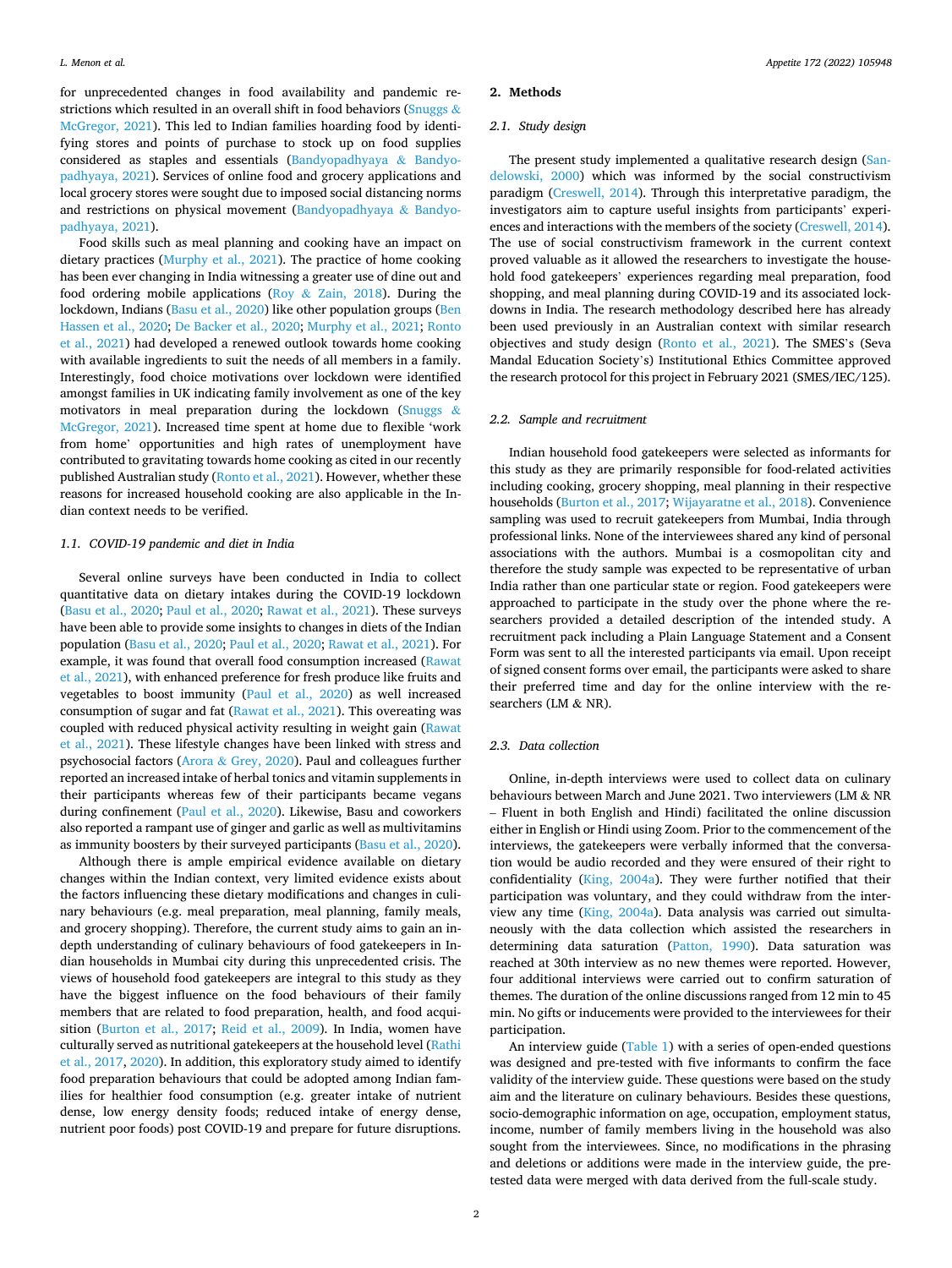#### <span id="page-2-0"></span>**Table 1**

Open-ended questions posed to the household food gatekeepers.

- Q1 Can you tell me about your culinary experience before and during lockdown?
- Q2 What were the factors which impacted your meal choice during lockdown?
- Can you explain about your food shopping experience before and during lockdown?
- Q4 From which sources do you usually procure food on a regular basis (before and during lockdown)?
- Q5 Did you face any food availability/accessibility issues during the lockdown? If yes, please discuss.
- Q6 Can you explain about your meal planning behaviour before and during lockdown?
- Q7 Can you tell me about your social eating dynamics (i.e. family mealtime) before and during lockdown?
- Q8 Is there anything else you would like to add?

### *2.4. Data analysis*

A professional transcription service was employed to transcribe and translate digital recordings verbatim; while two competent researchers (LM & NR) in both English and Hindi languages checked 25% of the translated transcripts to ensure the accuracy. Subsequently, all gatekeepers were invited to review their transcripts and provide feedback on accuracy and completeness of the transcribed information. Nevertheless, none of the gatekeepers provided any additional inputs. Adopting the Template Analysis technique ([King, 2004b](#page-9-0)), the transcribed data were thematically analysed both manually as well as by using the NVivo 12 software program (QSR International Pvt Ltd. 2010). This technique of thematic analysis demonstrates rigor in qualitative study [\(Fereday](#page-8-0) & [Muir-Cochrane, 2006\)](#page-8-0) as it involves both the data-driven inductive approach (codes were found directly from the raw data) and the deductive approach of designing *a priori* template (codes are identified based on research questions and previous research). On the basis of a subset of data (20% of transcripts), four researchers (LM, DRC, RR, & NR) developed a set of codes ('template') representing themes derived from the interviewee accounts. Thereafter, the remaining transcripts were coded by two investigators (LM & NR) and the pre-defined 'template' was further modified, refined, and applied to the complete data set. Additionally, three professionals (one psychologist, one home economist, and one dietician) independently analysed a subset of five transcripts to confirm inter-rater reliability (Marques & [McCall, 2005](#page-9-0)). In case of any discrepancy, the template was amended until a consensus was reached that the identified themes were representative of the transcribed information [\(Creswell, 2014](#page-8-0)). Moreover, the engagement of authors from different disciplines further minimised the likelihood of any personal or disciplinary biases. LM and DRC are nutritionists, RR is a public health professional, RS is a biochemist, SK is a medical doctor and NR is a Home Economist. Finally, the direct narratives from the interviewees were linked to the template themes and subthemes. A comprehensive analysis of the interviewees' culinary experiences associated with the themes and descriptive quotations is presented in the results section.

## **3. Results**

## *3.1. Socio-demographic characteristics of the interviewees*

Online interviews were conducted with 34 female primary food gatekeepers. The sociodemographic characteristics of the participants are presented in Table 2. Most of the gatekeepers were aged between 41 and 50 years of age. Half the gatekeepers (53%) had completed their undergraduate collegiate education. A similar proportion (50%) of the sample was employed before the lockdown was announced due to COVID-19; while the employment status reduced to 35% during the lockdown period. A large section of the sample (71%) reported reduction in the household income during lockdown. Based on self-reported household income, around three-fifth of the interviewees belonged to

#### **Table 2**

Socio-demographic characteristics of the primary food gatekeepers ( $N = 34$ ).

|                                                    |                           | N(%)     |
|----------------------------------------------------|---------------------------|----------|
| Sex                                                | Female                    | 34       |
|                                                    |                           | (100)    |
| Age                                                | $21-30$ years             | 2(6)     |
|                                                    | $31-40$ years             | 8(24)    |
|                                                    | $41-50$ years             | 21 (62)  |
|                                                    | $51-60$ years             | 3(9)     |
| Education                                          | Middle school             | 2(6)     |
|                                                    | Highschool                | 8(24)    |
|                                                    | Undergraduate             | 18 (53)  |
|                                                    | Postgraduate/             | 6(18)    |
|                                                    | Doctorate                 |          |
| Employment status before lockdown                  | Yes                       | 17 (50)  |
|                                                    | No                        | 17 (50)  |
| Employment status after lockdown                   | Yes                       | 12 (35)  |
|                                                    | No                        | 22 (65)  |
| Reduction in household income during               | Yes                       | 24 (71)  |
| lockdown                                           | No                        | 10 (29)  |
| Socio-economic class <sup>a</sup>                  | <b>Upper Class</b>        | 24 (73)  |
|                                                    | <b>Upper Middle Class</b> | 5(15)    |
|                                                    | Middle Class              | 1(3)     |
|                                                    | Lower Middle Class        | 3(9)     |
|                                                    | Lower Class               | $\Omega$ |
|                                                    | Did not reveal income     | 1        |
| Children $\leq$ = 16 years living in the household | $\Omega$                  | 13 (38)  |
|                                                    | $1 - 2$                   | 21 (62)  |

<sup>a</sup> [\(Khairnar et al., 2021](#page-9-0)).

upper class [\(Khairnar et al., 2021](#page-9-0)). Participants were from diverse regional backgrounds including Indian states of Gujarat, Maharashtra, Rajasthan, Delhi and Uttar Pradesh. All our participants were responsible for feeding their family members including children (both below and above 16 years), husbands, and in-laws residing in their households.

# *3.2. Themes*

The interview structure guided the development of themes. A number of themes were developed through analysis of the 34 interviews which included: Increased household cooking; Involvement of children and male members in food-related activities; Experimentation in the kitchen; Adoption of meal planning skills; Increase in online food shopping; Bulk buying; Shortage of food items; Reduced consumption of outside home food; Increased variety of home-cooked meals; Increase in snacking and overall food intake; Determinants of food choices; and Family meals - a new norm. These themes were categorised into three groups of food-related behaviours as follows: i) Changes in cooking behaviours; ii) Changes in meal planning and food shopping behaviours; and iii) Changes in food choices and behaviours. These three groups along with their themes are described below. Representative quotes for each theme are presented in [Table 3](#page-3-0). Each quote is followed by a Participant ID, number of adults and children living in the household e. g. P4, 4A (4 adults), 1C (1 child less than 16 years of age).

## *3.2.1. Changes in cooking behaviours*

*3.2.1.1. Increased household cooking.* The majority of the household food gatekeepers reported spending more time in the kitchen cooking homemade meals during the lockdown phase. Participants stated that the main reasons contributing to increased home cooking were increased availability of free time, the presence of all family members at home from morning to night and the preparation of all three meals i.e. breakfast, lunch, and dinner. As one of the gatekeepers explained:

"*When you are free and all, we tend to think more about food and eating. So, we had free time and more time to cook food during lockdown … Also all the members were at home from morning to night. So, comparatively*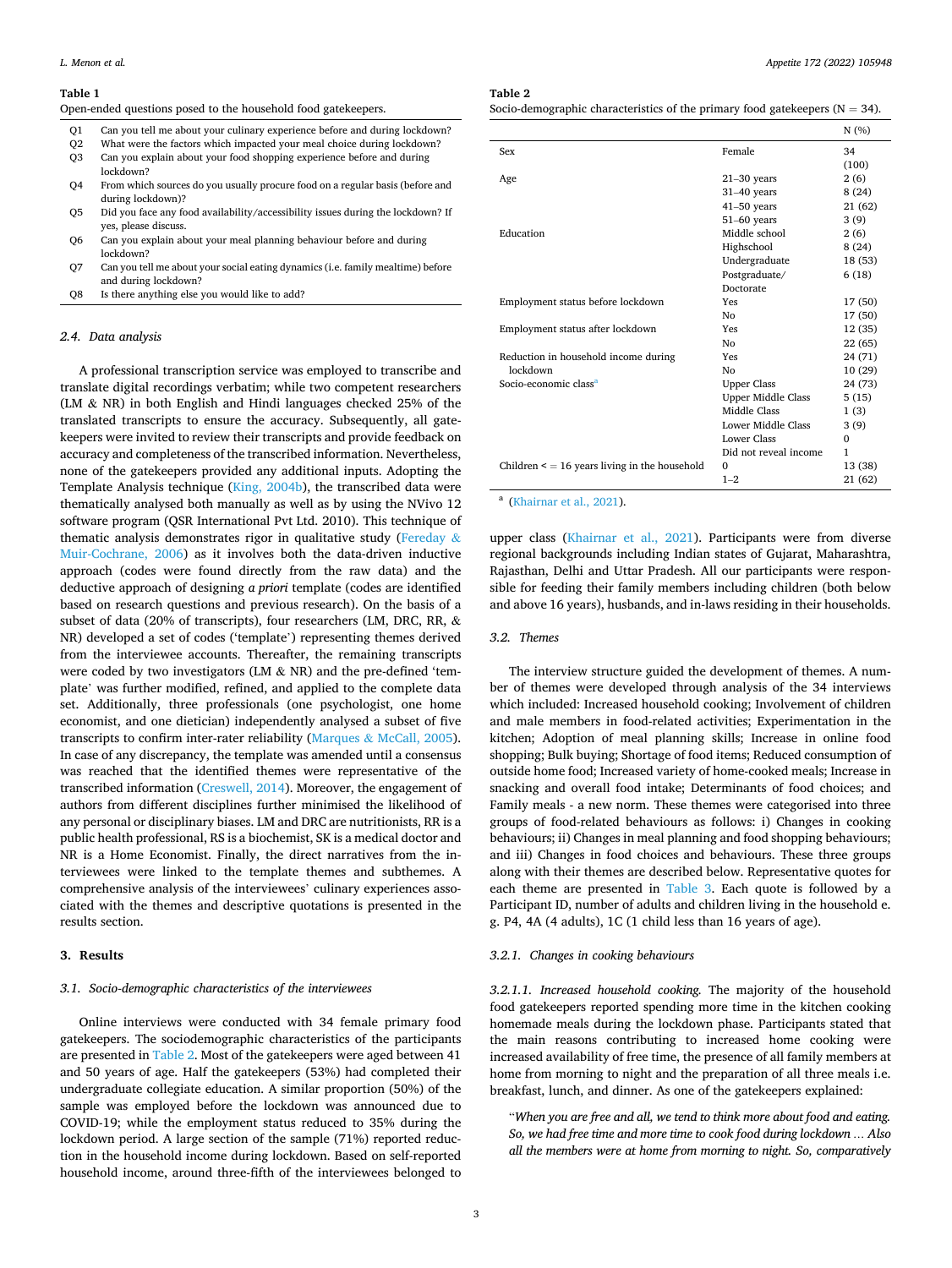## <span id="page-3-0"></span>**Table 3**

Themes associated with culinary and dietary behaviours during the COVID-19 pandemic and associated lockdowns.

| Themes                                                                                    | Illustrative quotes                                                                                                                                                                                                                                                                                                                                                                                                                                                                |                                              | " I normally go once in 2 days for vege-<br>tables but during lockdown we didn't have                                                                                                                                                                                                                                                                                                                                                                            |
|-------------------------------------------------------------------------------------------|------------------------------------------------------------------------------------------------------------------------------------------------------------------------------------------------------------------------------------------------------------------------------------------------------------------------------------------------------------------------------------------------------------------------------------------------------------------------------------|----------------------------------------------|------------------------------------------------------------------------------------------------------------------------------------------------------------------------------------------------------------------------------------------------------------------------------------------------------------------------------------------------------------------------------------------------------------------------------------------------------------------|
| Changes in cooking behaviours<br>Increased household cooking                              | " In lockdown I had to cook more because<br>everyone was at home and even the fre-<br>quency of cooking food increased." (P30,<br>4A, 1C)<br>"Yeah, I started spending more time in the<br>kitchen during lockdown." (P22, 5A, 2C)<br>"During lockdown there was more food<br>preparation as the whole family used to stay                                                                                                                                                         |                                              | any other option so went once in a week to<br>avoid contact with more people." (P32, 5A)<br>" I tried to stock up for at least 10 days.<br>For vegetables I use to bring more potatoes<br>as they can be stored for longer period, and<br>then adjust accordingly. I couldn't go out as<br>often as before  We avoided going outside<br>as much as possible." (P13, 3A)<br>" Previously we used to go to malls and<br>supermarkets quite often. It was fun going |
|                                                                                           | at home." $(P1, 5A)$<br>" Before the lockdown I had to cook only<br>one main meal that is dinner  But after<br>lockdown I had to cook three meals since my<br>husband was not going to office and son was<br>not going to school and they were always<br>hungry " (P33, 2A, 1C)                                                                                                                                                                                                    |                                              | out like a stressbuster. But now there is fear<br>of infection, social distancing; because when<br>we go out there are so many people we meet<br>and we come in contact with so many of them<br>but we never know if they are infected  so<br>to avoid that we needed to be at home and go<br>out less for shopping " (P15, 3A)                                                                                                                                  |
| Involvement of children and male<br>members in food-related<br>activities                 | " During lockdown my maid was not<br>coming so everyone used to help little<br>little  for example, chopping vegetables                                                                                                                                                                                                                                                                                                                                                            |                                              | "Before lockdown, we never ordered any-<br>thing online but because of crowd and fear<br>of infection we ordered stuff online from D-<br>Mart (Name of supermarket)" (P4, 4A, 1C)                                                                                                                                                                                                                                                                                |
|                                                                                           | and all  my daughter used to knead the<br>dough but earlier could not help as she had<br>to go to college." $(P26, 4A)$<br>" I cooked by myself but sometimes the<br>men (i.e. husband and father-in-law) in the                                                                                                                                                                                                                                                                   | Bulk buying                                  | "Yes, earlier in March I was in tension<br>whether I will get the flour, dal (pulse), rice<br>or not. So, I kept full stock of everything."<br>(P15, 3A)                                                                                                                                                                                                                                                                                                         |
|                                                                                           | family helped in cutting vegetables<br>Before lockdown they did not touch anything<br>in the kitchen but during lockdown, they<br>helped a lot." $(P27, 5A, 2C)$                                                                                                                                                                                                                                                                                                                   | Shortage of food items                       | " I was not able to find biscuits because<br>their stocks used to get finished very soon<br>Sometimes I could not find apples, and so I                                                                                                                                                                                                                                                                                                                          |
| Experimentation in the kitchen                                                            | "After the Government announced lock-<br>down, I was 24 h in the kitchen only making<br>new items, trying new things  I did baking<br>and all, which I had never tried before and it<br>was fun! Cakes, muffins, even 'pav' (bun) I                                                                                                                                                                                                                                                |                                              | had to buy other fruits like sapota and<br>watermelon " (P26, 4A)<br>" We had an issue in getting fruits and<br>vegetables. Some days no vegetables were<br>available, so we had to prepare moong dal<br>(Whole Green Gram Pulse)." (P1, 5A)                                                                                                                                                                                                                     |
|                                                                                           | made. So many things I tried  I was<br>watching YouTube, calling my friends, sis-                                                                                                                                                                                                                                                                                                                                                                                                  | Changes in food choices and behaviours       |                                                                                                                                                                                                                                                                                                                                                                                                                                                                  |
|                                                                                           | ters, mother for the recipes." (P15, 3A)<br>"I tried baking a cake. I tried it for the first<br>time. I didn't try it before as I did not have so<br>much time for it. So, lockdown was the only<br>time wherein I could try something different<br>in cooking like a cake which I wanted to try<br>since a very long time." (P21, 4A, 1C)<br>" We definitely tried many new varieties of<br>dishes as consumption of outside food was<br>stopped. So as per our mood to eat some- | Reduced consumption of outside home food     | " The only change I felt was that we didn't<br>eat out for more than six months I would say.<br>So, everything was cooked at home and<br>therefore it was obviously healthier and<br>more nutritious. We did not even order any<br>food from the restaurant because of the fear<br>of infection  Definitely we missed eating<br>outside food and especially my daughter<br>missed it a lot." (P12, 3A)                                                           |
|                                                                                           | thing tempting and new we used to cook it at<br><i>home.</i> " $(PI0, 4A)$                                                                                                                                                                                                                                                                                                                                                                                                         | Increased variety of home-cooked<br>meals    | "Yes, there was a difference i.e. everyone<br>wanted to eat different food items, so I had to                                                                                                                                                                                                                                                                                                                                                                    |
| Changes in meal planning and food shopping behaviours<br>Adoption of meal planning skills | "Yeah, we used to decide beforehand only<br>during lockdown like we will cook this in the<br>morning or like we have this particular<br>vegetable available so will cook it in the<br>lunch. So, I did the planning because we had<br>no other option, also there was free time<br>NoNo I never planned any meals before                                                                                                                                                           |                                              | try different recipes. Moreover, in ordinary<br>days we can bring something from outside<br>and eat it like a vada pav (a savoury item<br>typical to Mumbai) or pizza, etc. but we were<br>not getting these things during the lockdown<br>but everyone wanted to eat it, so it was made<br>at home. I made pizza, samosa " (P2, 3A,<br>1 <sup>C</sup>                                                                                                           |
|                                                                                           | lockdown. Even in the morning if any<br>ingredient was missing, the shops were al-<br>ways open, so it was not an issue. My hus-<br>band used to go for morning walk so I used<br>to tell him that please bring this particular<br>thing while returning. So, it was not like this<br>during lockdown. There was a huge change<br>in the scenario." (P23, 4A, 1C)<br>" we started making list. I used to visit the<br>store once in 8 days  Never prepared any<br>$\frac{1}{2}$    | Increase in snacking and overall food intake | "Snacking increased terribly!!! Basically,<br>munching increased. I mean let's have<br>something since we are just sitting. If we are<br>occupied with something, we tend not to feel<br>hungry. Since, everyone was free at home,<br>we used to play cards, and so we needed<br>something for munching continuously, like<br>popcorn, nachos, packaged food etc " (P9,<br>4A, 1C)<br>"Yes, during the lockdown the need for                                     |

*everything had increased twice, like earlier snacks were made only once a day, but then* 

(*continued on next page*)

**Table 3** (*continued* )

Themes Illustrative quotes

4

*list on normal days* …" (P3, 3A, 1C)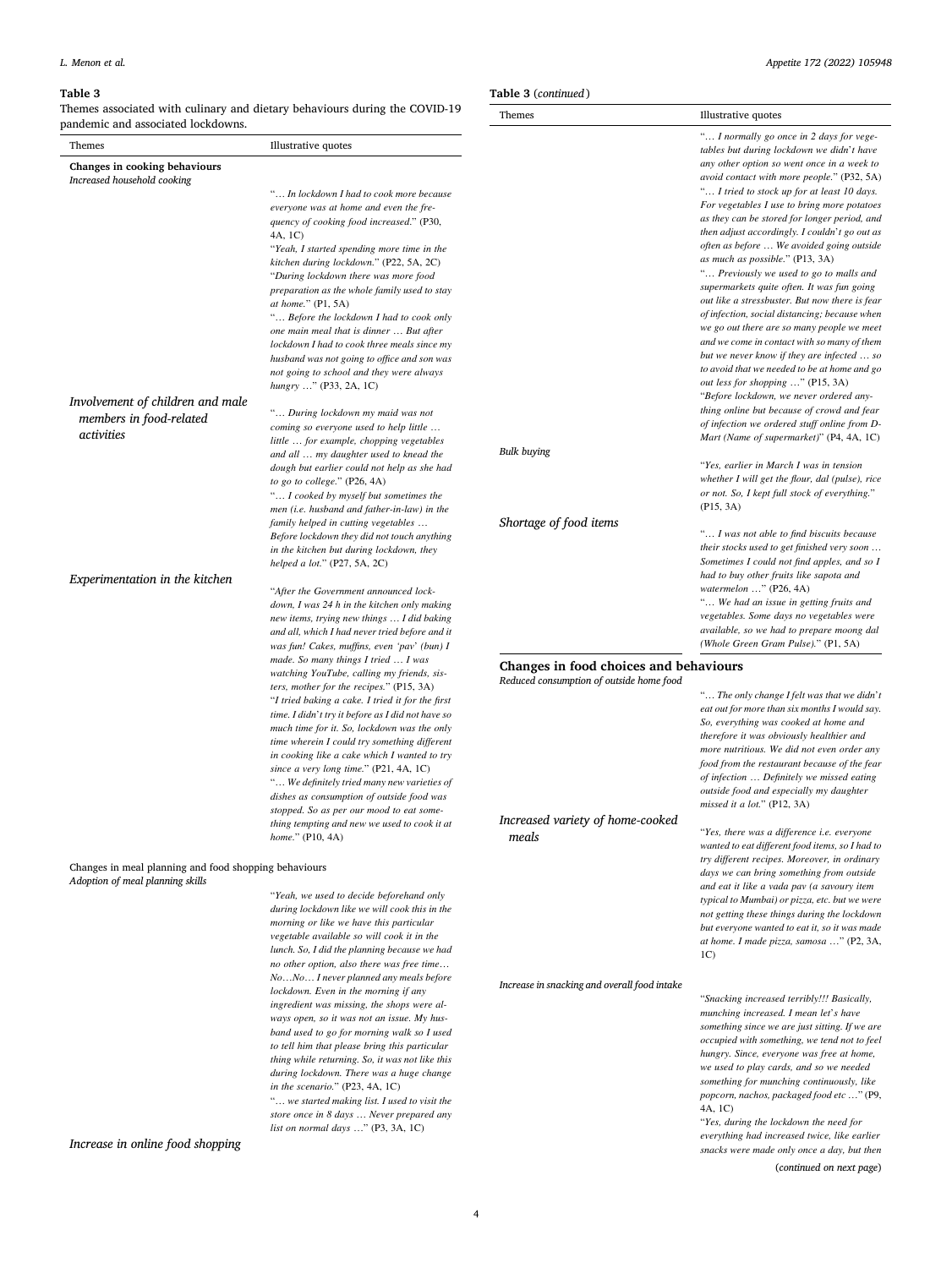# **Table 3** (*continued* )

| Themes                                  | Illustrative quotes                                                                                                                                                                                                                                                                                                                                                                                                                                                                                                                                                                                                                                                                                                                                                                     |
|-----------------------------------------|-----------------------------------------------------------------------------------------------------------------------------------------------------------------------------------------------------------------------------------------------------------------------------------------------------------------------------------------------------------------------------------------------------------------------------------------------------------------------------------------------------------------------------------------------------------------------------------------------------------------------------------------------------------------------------------------------------------------------------------------------------------------------------------------|
| Determinants of food choices            | since everybody was at home and everybody<br>was hungry, so we had to prepare more<br>snacks " (P6, 5A, 1C)<br>"I tried so many new items so food con-<br>sumption would have definitely increased as<br>compared to earlier " (P7, 3A, 2C)<br>" Meal portion had also increased  Yes<br>Yes  we were eating more  the<br>quantity increased." (P26, 4A)<br>Health and immunity:<br>"By extra immunity boosters, I mean we<br>were eating more salads, using more lemons<br>means in the form of lemon juice or lemon                                                                                                                                                                                                                                                                   |
|                                         | sherbet (cordial)  Secondly, we reduced<br>spicy foods and avoided refined flour prod-<br>ucts like breads and other items." (P21, 4A,<br>1 <sup>C</sup><br>" Since there wasn't any physical exer-                                                                                                                                                                                                                                                                                                                                                                                                                                                                                                                                                                                     |
| Determinants of food choice (continued) | cise, I thought of preparing healthy stuff. I<br>ensured not to use any refined wheat flour,<br>sugar in cooking  The dosas (a pancake<br>prepared with rice and pulse batter) which I<br>used to prepare with rice have been<br>completely replaced with ragi (a millet with<br>high calcium content) " (P28, 3A, 1C)<br>"Nowadays people are into fast food. I was<br>the same but due to COVID I became health<br>conscious and got into healthy eating like I<br>started preparing and eating more veggies,<br>fruits, green leafy vegetables and all  Junk<br>food, oily (food high in fat) food, restaurant<br>food was stopped, and we had as much<br>homemade food as we could." (P14, 4A)<br>Family members' preferences and taste:<br>" But since everyone was at home during |
|                                         | the lockdown, so cooking was based on ev-<br>eryone's desires " (P17, 3A, 1C)                                                                                                                                                                                                                                                                                                                                                                                                                                                                                                                                                                                                                                                                                                           |
|                                         | Food availability:<br>" Whatever was available that was made"<br>(P3, 3A, 1C)<br>"According to whatever was available we                                                                                                                                                                                                                                                                                                                                                                                                                                                                                                                                                                                                                                                                |
|                                         | used to prepare our meals." (P32, 5A)                                                                                                                                                                                                                                                                                                                                                                                                                                                                                                                                                                                                                                                                                                                                                   |
| Family meals - a new norm               | "Before lockdown we used to eat together<br>only on weekends as my son was in hostel<br>and, daughter in college, but during the<br>lockdown we ate all our meals together. We<br>got a lot of family time  It was a blessing in<br>disguise! I enjoyed that very much " (P14,<br>4A)<br>"We used to eat together; we were very<br>happy. Because we rarely get a chance to do<br>that. Earlier I had my office, girls were<br>somewhere else, etc., so we rarely got the                                                                                                                                                                                                                                                                                                               |
|                                         | chance to eat together. So, it was cooking<br>and eating together. We felt really nice."<br>(P8, 4A)                                                                                                                                                                                                                                                                                                                                                                                                                                                                                                                                                                                                                                                                                    |

*the frequency of cooking food increased. Like when we go to office, we cook everything at one time and leave …*" (P4, 4A,1C)

*3.2.1.2. Involvement of children and male members in food-related activities.* Half of the gatekeepers complained about excessive workload during lockdown which was attributed to the absence of domestic help. They reported that usually, Indian food gatekeepers are supported by domestic helps/maids/cooks (i.e. paid help) in completing the household chores including cooking. Since the lockdown restricted the movement of people including domestic help, the gatekeepers were overburdened with household tasks. Nevertheless, family members including children, partners, parents-in-law shared responsibilities (e.g. chopping vegetables, kneading the dough etc.) with the gatekeepers to minimize their workload. This was viewed as a positive change by the participants as they received very limited support from family members particularly from male family members in pre-pandemic times. The following response exemplifies this:

"*… One problem was that maid's absence due to which there was too much load. But everyone at home helped me. Both my girls and husband helped me in cooking. So, it became a little easier.*" (P8, 4A)

*3.2.1.3. Experimentation in the kitchen.* COVID-19 and its associated lockdowns offered exciting opportunities for the gatekeepers to learn new culinary skills, in particular baking was identified as the most popular cooking skill. Besides baking, participants tried experimenting with different cuisines like Chinese, Italian, and Mexican. This need for experimenting resulted from two main reasons: participants had more free time in hand; and participants and their family members could not relish outside food. The new recipes were derived from a range of sources, for example family, friends, and the internet.

"*Yeah, we tried new things like Mexican, Italian cuisine … We made ras malai (an Indian dessert - steamed cottage cheese dumplings served in sweetened condensed milk) for the first time. It was very nice and soft. We also made burrito bowl … We even tried baking and made some cakes.*" (P3, 3A, 1C)

#### *3.2.2. Changes in meal planning and food shopping behaviours*

*3.2.2.1. Adoption of meal planning skills.* Besides the development of new cooking skills, nearly half of food gatekeepers also gained meal planning skills over the course of lockdown. They started planning their menus in advance depending on the availability of ingredients as well as preparing food shopping lists to avoid frequent, unnecessary visits to the supermarkets. Moreover, unlike the pre-pandemic times when stores were open round the clock and food availability was not an issue, the grocery stores and supermarkets were only functional for limited duration during the lockdown which compelled gatekeepers to adopt meal planning skills.

"*… Before lockdown there were no issues … Even at 7.00 pm if we planned on cooking something, it was possible. Unlike during lockdown where we had to plan and get the ingredients beforehand … So, we would write the whole list and go for shopping."* (P31, 3A, 1C)

*3.2.2.2. Increase in online food shopping.* Overcrowded marketplaces, long queues in supermarkets, and physical distancing norms during the pandemic deterred gatekeepers and their family members to curtail their outdoor visits for purchasing food items. In pre-COVID days, the gatekeepers reported usually engaging in food shopping on a daily basis but since the pandemic started, they consciously reduced their visits to the supermarkets as they were afraid of being infected by the virus. The following quotation as an example of this:

"*Before lockdown I used to go to the market every day. But in lockdown I used to bring vegetables for a week, even milk I used to bring more and store it in the freezer. I was scared if I go every day, I may get infection.*" (P2, 3A, 1C)

Nearly half of the participants who were hesitant to venture outdoors for food shopping amidst the lockdown opted for online shopping as it was considered safe and convenient. Undeniably, a considerable rise in the online shopping of food products was observed during the crisis period.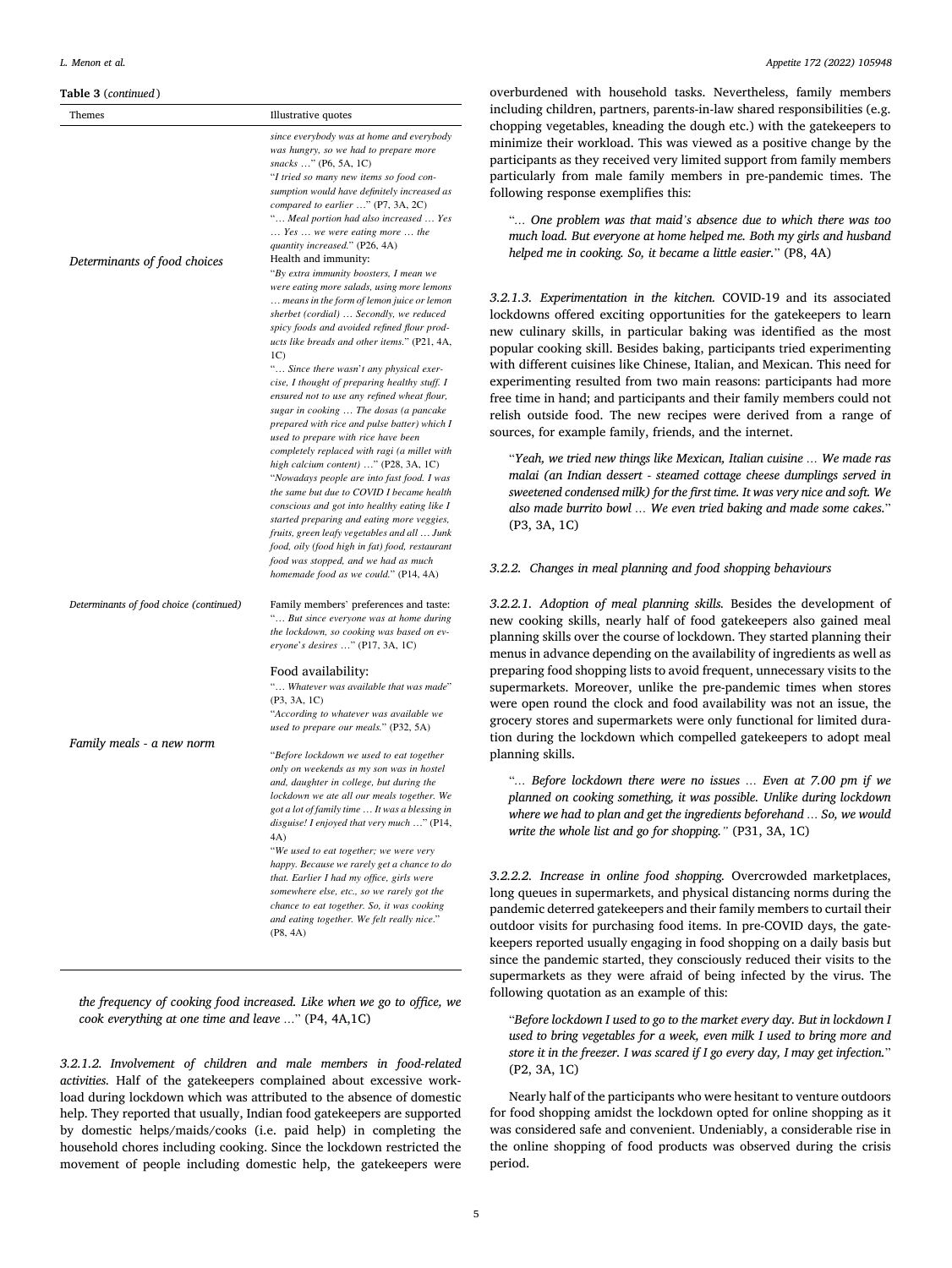"*… In Dadar* (name of a locality in Mumbai) *there was a market put up by the Government, but we didn't go due to the rush and therefore ordered from Amazon …*" (P3, 3A, 1C)

Nonetheless, online shopping received mixed views i.e. a couple of participants expressed dissatisfaction over the quality of food delivered through online portal. As one interviewee explained:

"*Yes, we did online shopping of fruits, but the quality was not good. Fruits were not fresh.*" (P26, 4A)

On the other hand, there were some gatekeepers who were quite happy purchasing grocery items and fresh produce via online shopping apps, as this gatekeeper reports:

"*… Basically, we did try online shopping during lockdown because we didn't want to go out … Definitely there was fear of infection … It was a nice experience to buy vegetables and stuff online. We used to get fresh vegetables and door to door service. The rates were also not that high as we expected.*" (P9, 4A, 1C)

*3.2.2.3. Bulk buying.* At the onset of the lockdown, there was lot of confusion and panic among the consumers regarding the availability of food items which in turn compelled some of our gatekeepers to buy staples in bulk for future use. The following quote illustrates how one of the gatekeepers hoarded food products such as dry grains:

"*Actually, at the start of lockdown there was lot of confusion and rumours that things will not be available, so I brought rice and stuff in bulk …*" (P5, 4A, 1C)

*3.2.2.4. Shortage of food items.* During the lockdown, the interviewees reported facing challenges in procuring essential food items like fruits and vegetables, animal-derived products, and grains. In view of this shortage, the interviewees had to modify their recipes and food choices accordingly, indicative of high order food skills. Here is what one of the interviewees had to say about this issue:

"*Actually, we weren't getting any meat or fish during the lockdown, all the shops were shut. Chicken we used to order from a shop close by; but we did face shortage of meat and fish … even, we didn't get all the vegetables we wanted so had to settle with whatever was available in the market.*" (P3, 3A, 1C)

*3.2.3. Changes in food choices and behaviours* 

*3.2.3.1. Reduced consumption of outside home food.* The fear of infection associated with the COVID crisis inhibited several participants from ordering outside home food. The interviewees further acknowledged that home cooked food was much healthier and hygienic than restaurant food. Nevertheless, they further reported that they wanted to consume take away food but could not get it or order it. The constraints on consuming outside food led to disappointment particularly among the children and adolescents within the household. However, our interviewees efficiently tackled this disappointment by preparing restaurant-like food at home, therefore, satisfying the tastebuds of their younger ones. The following quote, as an example of this:

"*… All outside food was stopped. Because of the lockdown we couldn't order food from outside or go to the hotels. So, we had to prepare those food in house only and have it.*" (P24, 4A)

*3.2.3.2. Increased variety of home-cooked meals.* In contrast to pre-COVID times, an increase in the variety of home cooked meals during the lockdown was noted by some gatekeepers. Given that all family members were at home and had different food preferences, the

gatekeepers tried to prepare a variety of meals and snacks to fulfil their demands. Also, the interviewees pointed out that no such demands were observed before lockdown as the members had the liberty to consume or order food of their choice from restaurants.

"*… In lockdown everyone was at home. So, we used to have more variety in our meals.*" (P3, 3A, 1C)

*3.2.3.3. Increase in snacking and over all food intake.* According to the interviewees, COVID and its associated lockdowns had altered the snacking patterns in many households. They further explained that sitting idle at home led to binge eating. Ready-made packaged snacks (e. g. nachos, popcorn) and home-made snacks (e.g. samosas, pizza, burgers – pizza and burger are commonly recognised as snacks in urban India which is contrary to the Western world where they are regarded as meals) were commonly consumed during the period of crisis as demonstrated by this quote:

"*Usually, we don't eat snacks but during lockdown our snacking patterns changed as we were at home, so we started preparing and eating more snacks than usual. Like we used to eat samosa, pakoras* (deep fried vegetables coated with roasted gram flour batter), *pizza, burger …*" (P27, 5A, 2C)

In addition to increased snacking, some gatekeepers also reported an increase in overall food intake while they were in lockdown. The subsequent quotation highlights this increase:

"*… Because everyone was tensed and thinking about what's going to happen with the Corona situation, we started eating more.*" (P15, 3A)

*3.2.3.4. Determinants of food choices.* Amidst the lockdown, health and immunity, family members' food preferences and taste, and food availability were cited as the main determinants of food choice.

Health and immunity: Due to the fear of being infected by COVID-19, about half of food gatekeepers incorporated healthy changes in their meal preparation. For example, some reported using of lemon juice, ginger and garlic, some refrained from using refined and processed foods and making healthy modifications in the recipes by using whole grains. They also refrained from preparing and consuming food high in fat because they associated the same with increase in calories. Moreover, since all gymnasiums and parks were closed during the nationwide shutdown, the gatekeepers could not engage in physical activity and therefore avoided the intake of food high in fat. Another significant dietary change was identified by informants such as increase in fresh fruits and vegetable intake. These healthy alterations were made to achieve a healthy body and to keep illness at bay.

"*So, we used to cook food keeping the health factor in mind because everybody was very much in shock and everyone was afraid that we shouldn't fall ill. So, we used ginger, garlic and likewise immunity booster items more …*" (P4, 4A, 1C)

Family members' preferences and taste: Some participants stated that they were bound to prepare dishes as per the demands of their children (both sons and daughters) and partners. For example, two interviewees stated:

"*… whatever my son liked, or my husband liked, I had to prepare.*" (P15, 3A)

*"… since both the girls were at home, everything was prepared as per their choice …"* (P21, 4A, 1C)

Food availability: Some food gatekeepers also talked about the impact of the availability of food ingredients in their households on their food preparation choices as discussed by one of the interviewees: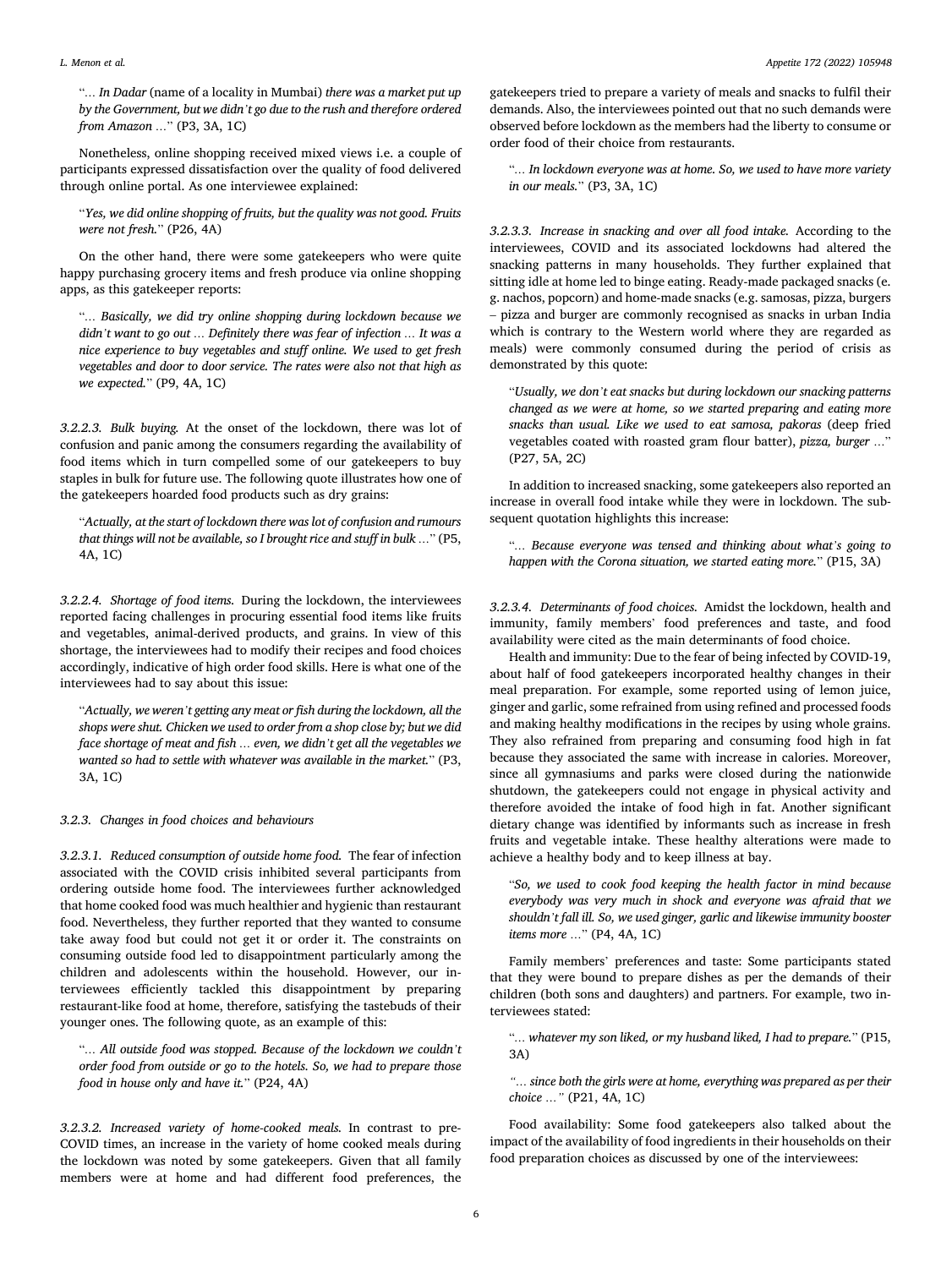"*I used to open my fridge, I used to see what is available in the house and used it to make my breakfast, lunch and dinner.*" (P20, 4A, 1C)

*3.2.3.5. Family meals - a new norm.* Eating meals with the family was viewed as one of the most favourable outcomes of the pandemic crisis. Before the pandemic, because of different work schedules, family members could hardly enjoy the pleasurable experience of having family meals as reported by majority of participants. The following quote explicitly demonstrates the happiness of the gatekeeper in savouring all her meals with her loved ones:

"*… After so many years we all sat together and ate. When the kids were small, I had only got 3 months of maternity leave. After that the kids were at home only while I went for job. So, since their birth, it's the first time that I have been able to spend 9 months straight with them. My husband was never there at home for such a long duration. This was a very nice experience and we enjoyed it to our fullest. We were eating all meals in the day together. We enjoyed a lot …*" (P18, 5A)

# **4. Discussion**

This qualitative study explored the culinary behaviours and practices adopted by Indian primary household food gatekeepers due to COVID-19 lockdown-imposed restrictions. We observed that primary food gatekeepers experienced significant changes in their cooking behaviours as compared to the pre-pandemic times such as increased time spent on food preparation and experimentation in the kitchen, increased food literacy in terms of food planning and increase in food intake. Also, the food gatekeepers identified a number of factors impacting the food preparation and intake which could be important in developing strategies to improve food preparation and dietary behaviours. These findings contribute to the current literature on culinary behaviours in several ways.

The majority of participants reported an increase in the frequency of cooking including the number of meals during the day as all family members were at home and experimentation with different recipes during the lockdown period. This finding aligns with other studies showing an increase in cooking during the lockdown period in other countries, for example in Australia [\(Ronto et al., 2021](#page-9-0)), Croatia [\(Pfeifer](#page-9-0)  [et al., 2021](#page-9-0)), China [\(Dou et al., 2021](#page-8-0)), and the United States of America ([Dou et al., 2021\)](#page-8-0). This is a positive change for several reasons: the unavailability of domestic help and increased chores led to shared responsibilities of food preparation and home management amongst the family members including children and there was less reliance on take-away food. In fact, active engagement of children in cooking was found to positively impact the intakes of healthier foods like fruits and vegetables [\(DeCosta et al., 2017;](#page-8-0) [Radtke et al., 2019\)](#page-9-0). However, most of the home cooking was done by females, which confirms the findings of a study conducted, which looked at the gender differences of home cooking frequency at a global scale prior to COVID-19 pandemic showing that females cooked more often ([Wolfson et al., 2021\)](#page-9-0). Nonetheless, the increase in home cooking can be seen as a solution towards better diet quality [\(Lavelle et al., 2020](#page-9-0); [Uggioni et al., 2020\)](#page-9-0) and it leads to lesser reliance on take-away food which can be seen as a positive outcome of the COVID-19 pandemic [\(Wilkins, 2020](#page-9-0)).

The majority of our participants reported an increase in meal planning behaviours, a finding which was also highlighted in another qualitative study carried out in the Australian context ([Ronto et al.,](#page-9-0)  [2021\)](#page-9-0). They reported that during the pre-pandemic times, there used to be instantaneous meal planning, but during the lockdown they were forced to plan their meals due to restricted availability of food, and this, in some instances, led to healthier food choices. Previous findings demonstrate the significance of meal planning as an important determinant of meal size and energy intake [\(Fay et al., 2011\)](#page-8-0). In addition, higher frequency of meal planning has been associated with greater

weight loss as observed in a 40-week behavioural weight loss intervention conducted in the US [\(Hayes et al., 2021\)](#page-9-0). Meal planning has been identified as one of the most important food skills, which assists individuals to choose, purchase, and prepare nutritious snacks and meals on a day-to-day basis for themselves and their family members ([Fernandez et al., 2020\)](#page-8-0). Meal planning is often referred to as a potential strategy to overcome the main barrier to healthy eating i.e. lack of time ([Fernandez et al., 2020](#page-8-0)). Other advantages related to meal planning include helping individuals reduce stress and an increase in the number of family meal episodes [\(Fernandez et al., 2020\)](#page-8-0).

Our participants reported that they adopted online grocery shopping behaviours, since online grocery shopping offered delivery services without causing the consumers to worry about physical movement or geographical boundaries. Online shopping for groceries was also triggered by limited time allotted for opening of stores which did not match the busy work-from-home schedules of many. Similar shopping behaviours were observed in other countries such as Australia ([Ronto et al.,](#page-9-0)  [2021\)](#page-9-0), New Zealand ([Martin-Neuninger](#page-9-0) & Ruby, 2020), Italy [\(Alaimo](#page-8-0)  [et al., 2020\)](#page-8-0), Taiwan (Chang & [Meyerhoefer, 2021\)](#page-8-0), Saudi Arabia (Alhusseini & [Alqahtani, 2020\)](#page-8-0), and the United States of America [\(Dou](#page-8-0)  [et al., 2021;](#page-8-0) [Ellison et al., 2021;](#page-8-0) [Loxton et al., 2020\)](#page-9-0). The need to maintain social distancing in public spaces and avoid crowding has added to this shift. Koch and coworkers reported that consumers were not concerned about the quality and price of the online purchases made during the pandemic but the ease of shopping ([Koch et al., 2020](#page-9-0)). Researchers claim that online food shopping provides convenience and flexibility as the shopping hours are not limited and the consumers have the liberty to shop at all hours ([Chocarro et al., 2013](#page-8-0)). Indian primary food gatekeepers further reported limited availability of certain food items during the lockdown which led them to adopt different food purchasing behaviours such as bulk and/or panic buying. Likewise, panic buying has been frequently reported in other countries such as Italy ([Di Renzo et al., 2020](#page-8-0)), Russia ([Ben Hassen et al., 2021\)](#page-8-0), Saudi Arabia (Alhusseini & [Alqahtani, 2020](#page-8-0)), and Australia [\(Ronto et al.,](#page-9-0)  [2021\)](#page-9-0). Panic buying was positively influenced by customers' attitude, subjective norms, scarcity, perceived competition, and time pressure as observed in a Fijian study ([Singh et al., 2021](#page-9-0)). Studies from the USA and Australia highlights social media as a significant determinant of panic buying behaviour. According to a systematic review, panic buying is influenced by four factors, which are as follows: (i) consumers' perception of the fear of viral crisis and the scarcity of products; (ii) the fear of the unknown which is triggered by negative emotions and insecurity; (iii) coping behaviour (iv) social psychological factors ([Yuen](#page-9-0)  [et al., 2020\)](#page-9-0). Panic buying can have long-term negative effects like disruption in the supply chain management. Therefore, government bodies and policymakers should be prepared (e.g. keeping contingency plans in place); in future to minimize the unfavourable and unintended consequences of panic buying [\(Prentice et al., 2020\)](#page-9-0).

A significant change from dining out and purchasing take-a-ways from restaurants to cooking at home emerged with fear of spread of infection. This coupled with the varied likes and dislikes of foods among family members prompted the need to prepare a variety of meals and snacks which in turn led to an increase in bingeing of main meals and snacks. In the same vein, people in New Zealand [\(Gerritsen et al., 2021](#page-8-0)), the UK (Snuggs & [McGregor, 2021](#page-9-0)) and Iran ([Galali, 2021](#page-8-0)) also reported bingeing on unhealthy sweet and savoury items. Drastic changes in lifestyle during the COVID-19 lockdown have been identified with negative emotions such as stress and fear, which in turn has caused emotional eating and overeating during the lockdown around the world have been attributed to psychological factors such as anxiety, boredom, or lower motivation ([Ammar et al., 2020\)](#page-8-0). Likewise, a scoping review noted that there were associations between unhealthy dietary choices and mental health conditions including depression and anxiety, and sedentary time and weight gain ([Bennett et al., 2021](#page-8-0)). Disappointingly, if bingeing on comfort food sustains post pandemic, it is likely to result in negative health outcomes across various population groups.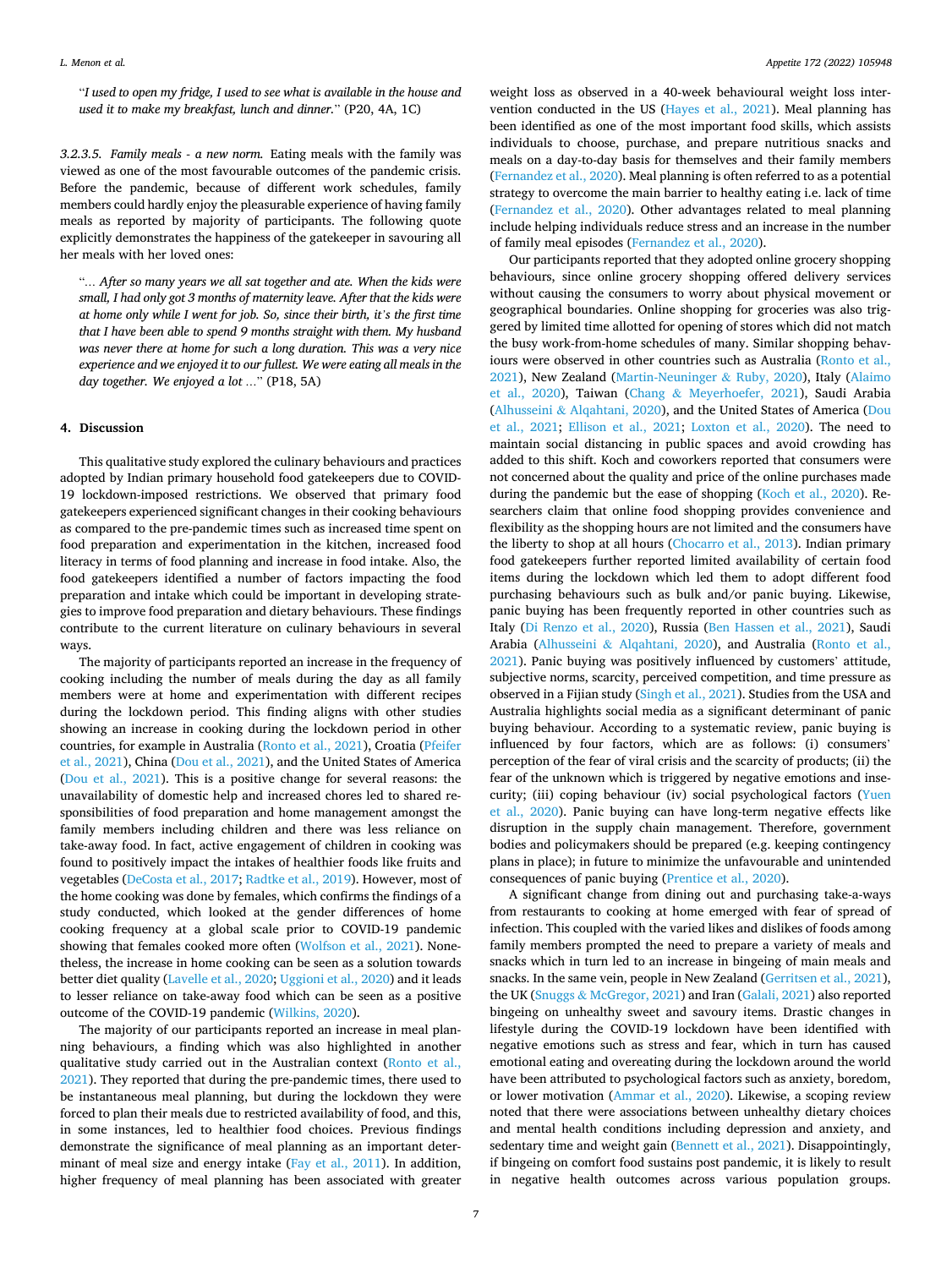Therefore, public health professionals should design interventions which will reinforce the maintenance of healthy lifestyle habits in order to prevent long-term health consequences of the on-going viral disease.

Our study participants also highlighted some factors that determined the food preparation and intake during the COVID-19 lockdown. One of the factors was health and immunity, since the gatekeepers made a conscious effort to select plant-based foods that provided health and nutritional value to the meals. In fact, there has been an increased consumption of fruits and vegetables both among children and adults during the confinement as reported in a recent review analysing studies from several countries e.g. China, India, Spain, Italy, France, Poland etc ([Bennett et al., 2021\)](#page-8-0). Perhaps, this increased intake of fresh produce could be attributed to the World Health Organization's extensive promotion of the importance of consuming fruits and vegetables during the coronavirus pandemic-induced lockdown ([Bennett et al., 2021](#page-8-0)). Interestingly, a recent review endorses the effectiveness of plant-based foods in enhancing immunity of individuals against COVID-19 virus ([Arshad](#page-8-0)  [et al., 2020](#page-8-0)). Another factor which surfaced during the interviews was food availability which was consistent with findings from another local study (Parmar & [Rathod, 2020](#page-9-0)). Certainly, triple A factors namely availability, accessibility, and affordability have been well documented as being influential in developing food choices and food behaviours ([Leng et al., 2017](#page-9-0)). For example, both accessibility and availability of fruits and vegetables at home and in the neighbourhood have consistently been associated with healthier population dietary intakes as indicated by higher intake of fresh fruits and vegetables ([Bodor et al.,](#page-8-0)  [2008;](#page-8-0) [Loth et al., 2016](#page-9-0); [Moayyed et al., 2017](#page-9-0)). On the other hand, unhealthy food consumption can be curtailed by limiting access to unhealthy foods as seen in a Netherlands based study where the researchers made the unhealthy snacks less accessible by placing them further away which in turn reduced the likelihood and amount of intake of these snacks ([Maas et al., 2012](#page-9-0)). In this light, weight-loss focussed environmental interventions can adopt the manipulation of food accessibility as a viable strategy to reduce overeating and overweight ([Faith et al., 2007](#page-8-0)).

Despite the reduction in income in nearly three quarters of the households, paradoxically, no impact of the reduced income was observed on the culinary behaviours in our study. This could be partially explained by the fact that the majority of our interviewees belonged to either upper or upper middle class. Moreover, since the lockdown was not prolonged the impact of income on the culinary behaviours was not so apparent. Contrary to our findings, studies from urban settings in other lower-middle income countries (LMICs) like Bangladesh [\(Mandal](#page-9-0)  [et al., 2021](#page-9-0)), Kenya ([Kansiime et al., 2021](#page-9-0)), and Uganda ([Kansiime et al.,](#page-9-0)  [2021\)](#page-9-0) clearly depict the impact of reduced income on food behaviour. For example, in Dhaka, the capital of Bangladesh, fish consumption per household and the frequency of grocery shopping decreased during the pandemic as an outcome of pay cuts or loss of job [\(Mandal et al., 2021](#page-9-0)). As a coping measure, Bangladeshis reduced the intake of highly priced food [\(Mandal et al., 2021\)](#page-9-0). Nevertheless, richer segments were less affected by the income reduction ([Mandal et al., 2021](#page-9-0)). In this view, the future studies in India should include sample from different socio-economic strata to explore the implications of pay cuts on culinary and dietary behaviours.

Finally, our gatekeepers threw light on the increased frequency of family meals during the lockdown, a dining experience also reported in other cultural contexts including the USA (Hammons & [Robart, 2021](#page-9-0)), Russia ([Ben Hassen et al., 2021](#page-8-0)), and Qatar [\(Ben Hassen et al., 2020](#page-8-0)). They thoroughly enjoyed having all their meals and snacks with their loved ones, which was rarely witnessed prior to the COVID-19. Sharing mealtimes provides an opportunity for families to feel connected during times of uncertainty such as the unprecedented pandemic and its resultant lockdown restrictions (Hammons & [Robart, 2021\)](#page-9-0). Empirical evidence portrays mealtimes as a setting for difficult conversations to take place between family members [\(Skeer et al., 2018](#page-9-0)), thus offering relief to the families during times of stress (Hammons & [Robart, 2021](#page-9-0)).

Besides offering solace, family meals have also shown to have a positive impact on diet among children ([Dwyer et al., 2015\)](#page-8-0), youth, and adults ([Fulkerson et al., 2014\)](#page-8-0).

# *4.1. Research limitations and future scope*

This research inquiry provides some valuable insights on the Indian primary food gatekeepers' experiences with regards to culinary behaviours during the COVID-19 lockdown. The choice of selecting a cosmopolitan city like Mumbai has largely helped to understand the culinary practices of persons with different cultural and regional backgrounds as our participants were natives of five different Indian states. However, some limitations of our study should be acknowledged while interpreting the findings. The findings of this study cannot be generalized to the Indian population on the whole because this study was based primarily on an urban sample. Perhaps, to improve the generalisability of the findings, there is a need to execute this study in different geographical settings (diet in India varies from one state to another) as well as rural settings. The use of convenience sampling could have also impacted the generalisability of our results. Simple random sampling or stratified random sampling could have been employed. Nevertheless, researchers often recommend the use of convenience sampling in qualitative research (Luborsky & [Rubinstein, 1995;](#page-9-0) Moser & [Korstjens, 2018; Polit](#page-9-0)  & [Beck, 2010; Robinson, 2014](#page-9-0)) because the aim of qualitative studies is not to generalize but rather to provide an in-depth understanding of some aspect of human experience (e.g. transformation in culinary behaviour) through an intensive inquiry of the situation under study (Polit & [Beck, 2010](#page-9-0)). In addition, [Moser and Korstjens \(2018\)](#page-9-0) note, "*In qualitative research, you sample deliberately, not at random*." Convenience sampling is a form of deliberate sampling strategy (Moser  $\&$  Korstjens, [2018\)](#page-9-0). Moreover, convenience sampling is affordable, quick, and the participants are easily accessible to the researchers ([Etikan et al., 2016](#page-8-0)). Considering the on-going pandemic and its associated restrictions as well as the qualitative nature of our study, the use of convenience sampling was considered viable in the present context.

Another limitation could be that the gatekeepers provided socially laudable responses. The predominance of upper and upper middle class gatekeepers in the study sample could have further limited the generalisability of the findings. Interestingly, the dietary and culinary behaviours among the richer segments in other LMICs like Bangladesh (one of our neighbouring countries) were minimally impacted during the on-going pandemic ([Mandal et al., 2021](#page-9-0)) as observed in our study. Nonetheless, the views of gatekeepers belonging to economically weaker sections of the society are also critical for designing nutrition interventions. For example, studies from Kenya [\(Kansiime et al., 2021](#page-9-0)), Uganda [\(Kansiime et al., 2021](#page-9-0)), and Bangladesh ([Mandal et al., 2021\)](#page-9-0) highlight the impact of reduced income on food behaviour amidst the pandemic. Thus, to gain a comprehensive view on the present topic, future studies should also investigate the perspectives of gatekeepers living in low-income settings on the newly adopted dietary and culinary behaviours during the pandemic.

Overall, both healthy and unhealthy culinary behaviours were practised during the COVID-19 pandemic and its associated lockdowns. Unhealthy dietary behaviours have negative repercussions for nutritional and overall health. Therefore, it would be useful to develop webbased nutrition education programs (e.g. videos demonstrating recipes incorporating seasonal, indigenous, low calorie food ingredients) for gatekeepers and their families to enhance their declarative as well as procedural nutritional knowledge, which in turn, will improve their culinary practices and diet quality. There is scope for development in the areas of food skills and healthy eating practices for gatekeepers. The importance of organisational culinary behaviours such as planning meals in advance and shopping with a food list should be promoted to forestall hoarding and reduce strain on the food supply system. With a surge in household cooking, economical recipes with the use of indigenous and seasonal produce should be emphasized for promoting healthy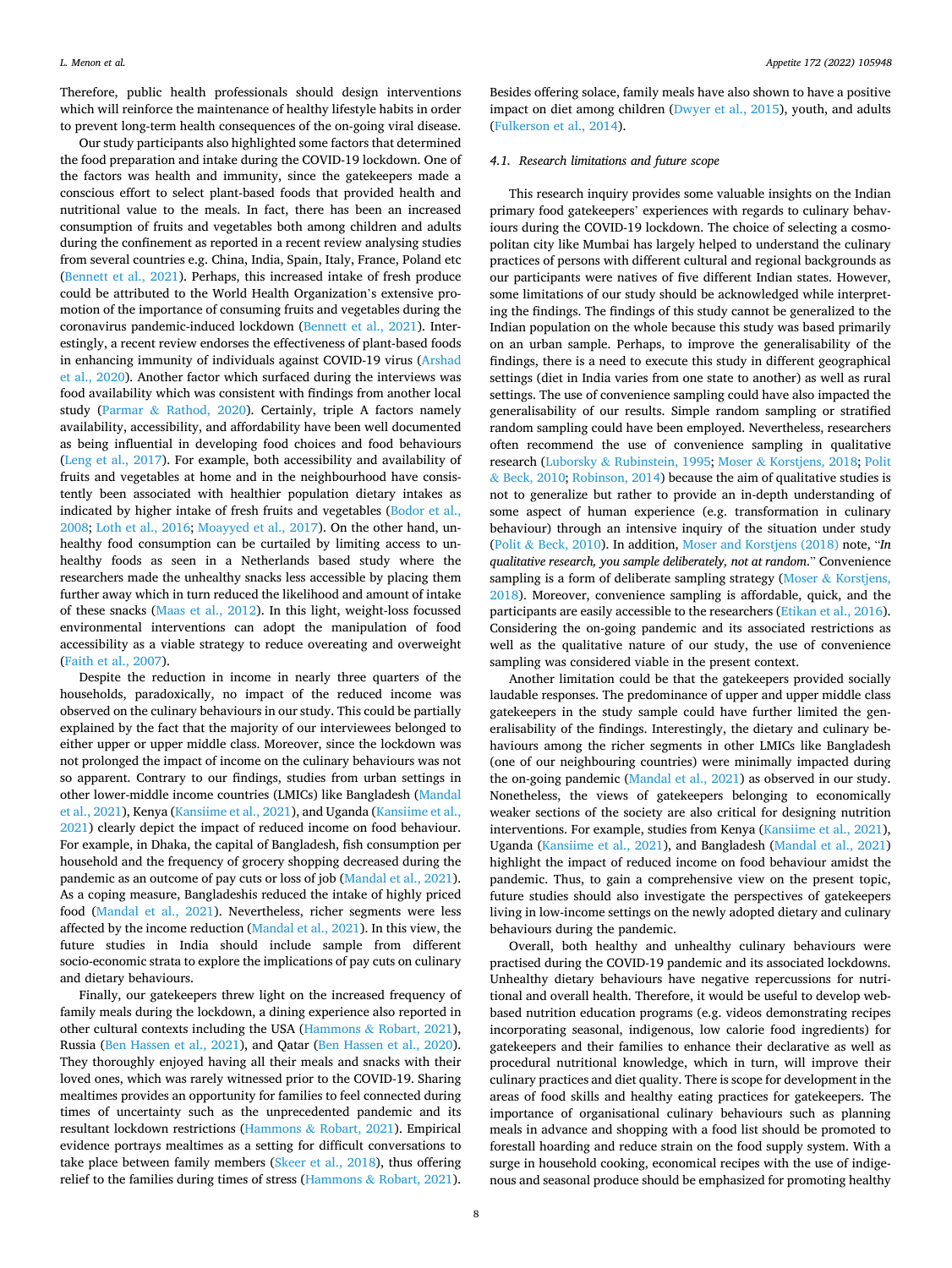<span id="page-8-0"></span>eating among the gatekeepers and their families. In addition, for the purpose of developing effective public health policies, the sustainability of the healthy culinary behaviours practised during the pandemic need to be verified through a follow-up study after the end of COVID-19 crisis. Also, there is a need for further research and surveillance to strengthen understanding of sustainability of healthy culinary behaviours practiced during the pandemic.

### **Authors contributions**

N.R. and R.R. conceived the study and its original design. L.M. and N. R. collected the data. L.M., D.R.C, R.R., R.S., and N.R. analysed the data. L.M., R.R., R.S., and N.R. drafted the initial form and all revisions of this paper. L.M., D.R.C, R.R., R.S., S.K., and N.R. reviewed and approved the final manuscript.

### **Funding statement**

This research received no external funding. NR acknowledges the support of Institution of Eminence program of Ministry of Education as Malaviya Post Doctoral Fellow.

## **Ethical statement**

The study was conducted according to the guidelines of the Declaration of Helsinki and approved by the SMES's (Seva Mandal Education Society's) Institutional Ethics Committee (SMES/IEC/125)). The procedures performed were in accordance with the ethical standards of the committee. Written informed consent was obtained from all respondents before commencement of the study.

## **Declaration of competing interest**

The authors declared no potential conflicts of interest with respect to the research, authorship, and/or publication of this research article.

#### **Acknowledgements**

We would like to thank all our participants for their valuable time in contributing to this study.

#### **References**

- Alaimo, L. S., Fiore, M., & Galati, A. (2020). How the covid-19 pandemic is changing online food shopping human behaviour in Italy. *Sustainability, 12*(22). [https://doi.](https://doi.org/10.3390/su12229594) [org/10.3390/su12229594](https://doi.org/10.3390/su12229594)
- Alhusseini, N., & Alqahtani, A. (2020). COVID-19 pandemic's impact on eating habits in Saudi Arabia. *Journal of Public Health Research, 9*(3). [https://doi.org/10.4081/](https://doi.org/10.4081/jphr.2020.1868) [jphr.2020.1868](https://doi.org/10.4081/jphr.2020.1868)
- Ammar, A., Brach, M., Trabelsi, K., Chtourou, H., Boukhris, O., Masmoudi, L., Bouaziz, B., Bentlage, E., How, D., Ahmed, M., Müller, P., Müller, N., Aloui, A., Hammouda, O., Paineiras-Domingos, L. L., Braakman-Jansen, A., Wrede, C., Bastoni, S., Pernambuco, C. S., … Consortium, O. B.o. t. E.-C. (2020). Effects of COVID-19 home confinement on eating behaviour and physical activity: Results of the ECLB-COVID19. *International Online Survey, 12*(6), 1583. [https://www.mdpi.](https://www.mdpi.com/2072-6643/12/6/1583)  [com/2072-6643/12/6/1583.](https://www.mdpi.com/2072-6643/12/6/1583)
- Arora, T., & Grey, I. (2020). Health behaviour changes during COVID-19 and the potential consequences: A mini-review. *Journal of Health Psychology, 25*(9), 1155–1163.<https://doi.org/10.1177/1359105320937053>
- Arshad, M. S., Khan, U., Sadiq, A., Khalid, W., Hussain, M., Yasmeen, A., Asghar, Z., & Rehana, H. (2020). Coronavirus disease (COVID-19) and immunity booster green foods: A mini review. <https://doi.org/10.1002/fsn3.1719>*Food Sciences and Nutrition, 8*(8), 3971–3976. [https://doi.org/10.1002/fsn3.1719.](https://doi.org/10.1002/fsn3.1719)
- Bandyopadhyaya, V., & Bandyopadhyaya, R. (2021). Understanding the impact of COVID-19 pandemic outbreak on grocery stocking behaviour in India: A pattern mining approach. *Global Business Review*, 1–21. [https://doi.org/10.1177/](https://doi.org/10.1177/0972150921988955)  [0972150921988955](https://doi.org/10.1177/0972150921988955)
- [Basu, S., Karmakar, A., Bidhan, V., Kumar, H., Brar, K., Pandit, M., & Narayanan, L.](http://refhub.elsevier.com/S0195-6663(22)00039-3/sref7)  [\(2020\). Impact of lockdown due to COVID-19 outbreak: Lifestyle changes and public](http://refhub.elsevier.com/S0195-6663(22)00039-3/sref7)  health concerns in India. *[International Journal of Indian Psychology, 8](http://refhub.elsevier.com/S0195-6663(22)00039-3/sref7)*(2), 1385–1411.
- Ben Hassen, T., El Bilali, H., & Allahyari, M. S. (2020). Impact of COVID-19 on food behavior and consumption in Qatar. *Sustainability, 12*(17). [https://doi.org/10.3390/](https://doi.org/10.3390/su12176973)  [su12176973](https://doi.org/10.3390/su12176973)
- Ben Hassen, T., El Bilali, H., Allahyari, M. S., Berjan, S., & Fotina, O. (2021). Food purchase and eating behavior during the COVID-19 pandemic: A cross-sectional survey of Russian adults. *Appetite, 165*, Article 105309. [https://doi.org/10.1016/j.](https://doi.org/10.1016/j.appet.2021.105309)  [appet.2021.105309](https://doi.org/10.1016/j.appet.2021.105309)
- Bennett, G., Young, E., Butler, I., & Coe, S. (2021). The impact of lockdown during the COVID-19 outbreak on dietary habits in various population groups: A scoping review. *Frontiers in Nutrition, 8*, 53. [https://www.frontiersin.org/article/10.33](https://www.frontiersin.org/article/10.3389/fnut.2021.626432) [89/fnut.2021.626432.](https://www.frontiersin.org/article/10.3389/fnut.2021.626432)
- Bodor, J. N., Rose, D., Farley, T. A., Swalm, C., & Scott, S. K. (2008). Neighbourhood fruit and vegetable availability and consumption: The role of small food stores in an urban environment. *Public Health Nutrition, 11*(4), 413–420. [https://doi.org/](https://doi.org/10.1017/S1368980007000493)  [10.1017/S1368980007000493](https://doi.org/10.1017/S1368980007000493)
- [Burton, M., Reid, M., Worsley, A., & Mavondo, F. \(2017\). Food skills confidence and](http://refhub.elsevier.com/S0195-6663(22)00039-3/sref12)  [household gatekeepers](http://refhub.elsevier.com/S0195-6663(22)00039-3/sref12)' dietary practices. *Appetite, 108*, 183–190.
- Chang, H.-H., & Meyerhoefer, C. D. (2021). COVID-19 and the demand for online food shopping services: Empirical evidence from Taiwan. [https://doi.org/10.1111/aja](https://doi.org/10.1111/ajae.12170) [e.12170](https://doi.org/10.1111/ajae.12170) *American Journal of Agricultural Economics, 103*(2), 448–465. [https://doi.](https://doi.org/10.1111/ajae.12170) [org/10.1111/ajae.12170.](https://doi.org/10.1111/ajae.12170)
- Chocarro, R., Cortiñas, M., & Villanueva, M.-L. (2013). Situational variables in online versus offline channel choice. *Electronic Commerce Research and Applications, 12*(5), 347–361. <https://doi.org/10.1016/j.elerap.2013.03.004>
- Creswell, J. W. (2014). *[Research design: Qualitative, quantitative, and mixed methods](http://refhub.elsevier.com/S0195-6663(22)00039-3/sref15)  approaches* [\(4 ed.\). SAGE Publications.](http://refhub.elsevier.com/S0195-6663(22)00039-3/sref15)
- De Backer, C., Teunissen, L., Cuykx, I., Decorte, P., Pabian, S., Gerritsen, S., Matthys, C., Al Sabbah, H., Van Royen, K., & Group, C. C. S. S. (2020). An evaluation of the COVID-19 pandemic and perceived social distancing policies in relation to planning, selecting, and preparing healthy meals: An observational study in 38 countries worldwide. *Frontiers in Nutrition, 7*. <https://doi.org/10.3389/fnut.2020.621726>
- DeCosta, P., Møller, P., Frøst, M. B., & Olsen, A. (2017). Changing children's eating behaviour - a review of experimental research. *Appetite, 113*, 327–357. [https://doi.](https://doi.org/10.1016/j.appet.2017.03.004)  [org/10.1016/j.appet.2017.03.004](https://doi.org/10.1016/j.appet.2017.03.004)
- [Di Renzo, L., Gualtieri, P., Cinelli, G., Bigioni, G., Soldati, L., Attin](http://refhub.elsevier.com/S0195-6663(22)00039-3/sref18)à, A., Bianco, F. F., [Caparello, G., Camodeca, V., & Carrano, E. \(2020\). Psychological aspects and eating](http://refhub.elsevier.com/S0195-6663(22)00039-3/sref18)  [habits during covid-19 home confinement: Results of EHLC-COVID-19 Italian online](http://refhub.elsevier.com/S0195-6663(22)00039-3/sref18)  survey. *[Nutrients, 12](http://refhub.elsevier.com/S0195-6663(22)00039-3/sref18)*(7), 2152.
- Dou, Z., Stefanovski, D., Galligan, D., Lindem, M., Rozin, P., Chen, T., & Chao, A. M. (2021). Household food dynamics and food system resilience amid the COVID-19 pandemic: A cross-national comparison of China and the United States [10.3389/ fsufs.2020.577153]. *Frontiers in Sustainable Food Systems, 4*, 212. [https://www.fronti](https://www.frontiersin.org/article/10.3389/fsufs.2020.577153)  [ersin.org/article/10.3389/fsufs.2020.577153](https://www.frontiersin.org/article/10.3389/fsufs.2020.577153).
- Dwyer, L., Oh, A., Patrick, H., & Hennessy, E. (2015). Promoting family meals: A review of existing interventions and opportunities for future research. *Adolescent Health, Medicine and Therapeutics, 6*, 115–131.<https://doi.org/10.2147/ahmt.s37316>
- Ellison, B., McFadden, B., Rickard, B. J., & Wilson, N. L. W. (2021). Examining food purchase behavior and food values during the COVID-19 pandemic. [https://doi.org](https://doi.org/10.1002/aepp.13118)  [/10.1002/aepp.13118](https://doi.org/10.1002/aepp.13118) *Applied Economic Perspectives and Policy, 43*(1), 58–72. [https://doi.org/10.1002/aepp.13118.](https://doi.org/10.1002/aepp.13118)
- [Etikan, I., Musa, S. A., & Alkassim, R. S. \(2016\). Comparison of convenience sampling](http://refhub.elsevier.com/S0195-6663(22)00039-3/sref22)  and purposive sampling. *[American Journal of Theoretical and Applied Statistics, 5](http://refhub.elsevier.com/S0195-6663(22)00039-3/sref22)*(1), 1–[4.](http://refhub.elsevier.com/S0195-6663(22)00039-3/sref22)
- Faith, M. S., Fontaine, K. R., Baskin, M. L., & Allison, D. B. (2007). Toward the reduction of population obesity: Macrolevel environmental approaches to the problems of food, eating, and obesity. *Psychological Bulletin, 133*(2), 205–226. [https://doi.org/](https://doi.org/10.1037/0033-2909.133.2.205) [10.1037/0033-2909.133.2.205](https://doi.org/10.1037/0033-2909.133.2.205)
- Fay, S. H., Ferriday, D., Hinton, E. C., Shakeshaft, N. G., Rogers, P. J., & Brunstrom, J. M. (2011). What determines real-world meal size? Evidence for pre-meal planning. *Appetite, 56*(2), 284–289. <https://doi.org/10.1016/j.appet.2011.01.006>
- Fereday, J., & Muir-Cochrane, E. (2006). Demonstrating rigor using thematic analysis: A hybrid approach of inductive and deductive coding and theme development. *International Journal of Qualitative Methods, 5*(1), 80–92. [https://doi.org/10.1177/](https://doi.org/10.1177/160940690600500107)  [160940690600500107](https://doi.org/10.1177/160940690600500107)
- Fernandez, M., Desroches, S., Marquis, M., & Provencher, V. (2020). Meal planning as a strategy to support healthy eating. *Nutrition Science en évolution, 17*(3), 12-16. https://doi.org/10.7202/1068830
- Fulkerson, J. A., Larson, N., Horning, M., & Neumark-Sztainer, D. (2014). A review of associations between family or shared meal frequency and dietary and weight status outcomes across the lifespan. *Journal of Nutrition Education and Behavior, 46*(1), 2–19.<https://doi.org/10.1016/j.jneb.2013.07.012>
- Galali, Y. (2021). The impact of COVID-19 confinement on the eating habits and lifestyle changes: A cross sectional study. <https://doi.org/10.1002/fsn3.2179>*Food Sciences and Nutrition, 9*(4), 2105–2113.<https://doi.org/10.1002/fsn3.2179>.
- Gerritsen, S., Egli, V., Roy, R., Haszard, J., Backer, C. D., Teunissen, L., Cuykx, I., Decorte, P., Pabian, S. P., Van Royen, K., & Te Morenga, L. (2021). Seven weeks of home-cooked meals: Changes to New Zealanders' grocery shopping, cooking and eating during the COVID-19 lockdown. *Journal of the Royal Society of New Zealand,*  51(sup1), S4-S22. https://doi.org/10.1080/03036758.2020.18410
- Ghosh, A., Arora, B., Gupta, R., Anoop, S., & Misra, A. (2020). Effects of nationwide lockdown during COVID-19 epidemic on lifestyle and other medical issues of patients with type 2 diabetes in north India. *Diabetes & Metabolic Syndrome: Clinical Research Reviews, 14*(5), 917–920. <https://doi.org/10.1016/j.dsx.2020.05.044>
- Hale, T., Angrist, N., Goldszmidt, R., Kira, B., Petherick, A., Phillips, T., Webster, S., Cameron-Blake, E., Hallas, L., Majumdar, S., & Tatlow, H. (2021). A global panel database of pandemic policies (Oxford COVID-19 Government Response Tracker). *Nature Human Behaviour, 5*(4), 529–538. [https://doi.org/10.1038/s41562-021-](https://doi.org/10.1038/s41562-021-01079-8) [01079-8](https://doi.org/10.1038/s41562-021-01079-8)